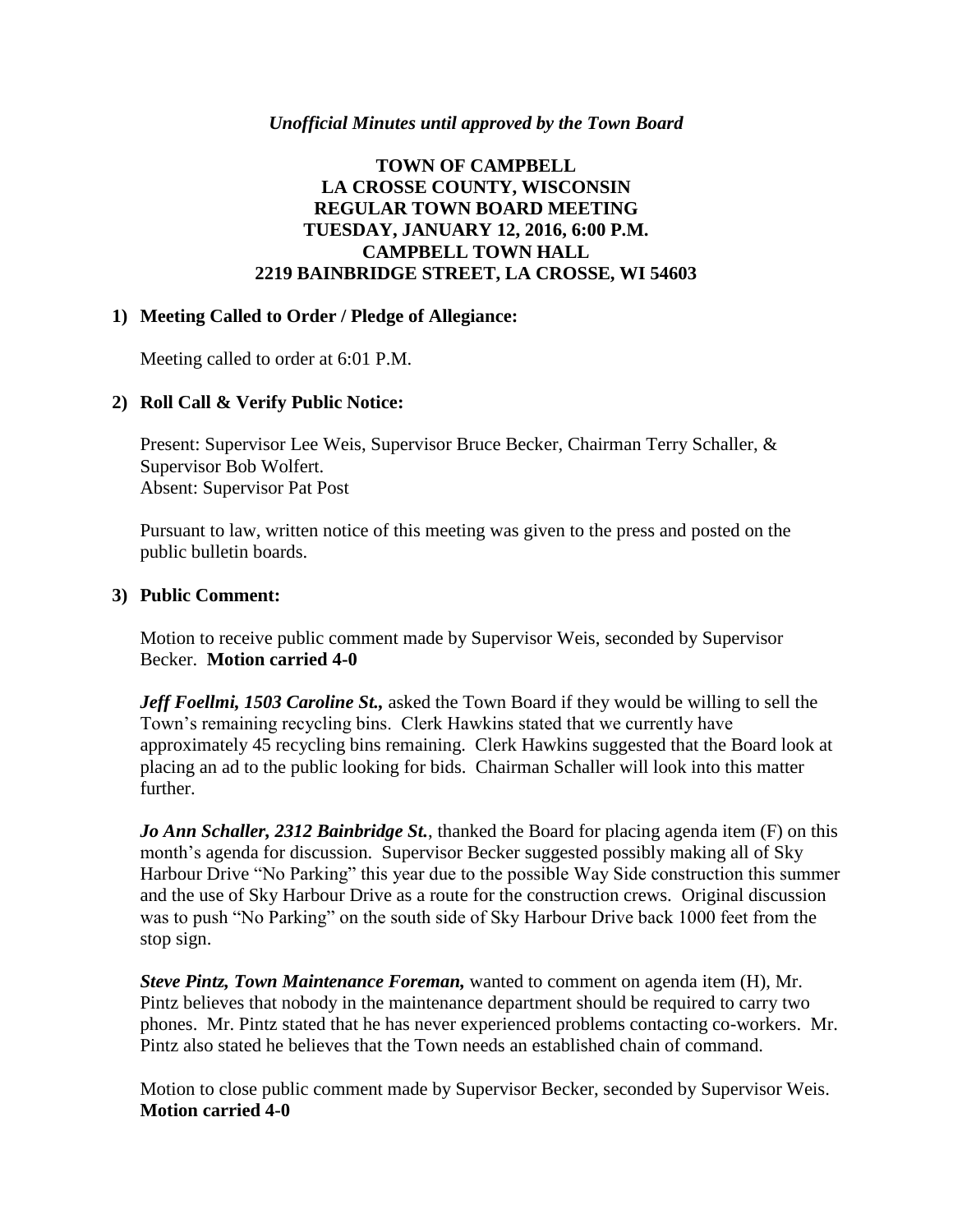- **4) Consent Agenda: (All items listed are considered routine and will be enacted with one motion. There will be no separate discussion of these items unless a Board member so requests, in which case the item will be removed from the Consent Agenda and be considered on the Regular Agenda).**
	- **A) Approval of Minutes:** Regular Town Board Meeting 12/08/2015

#### **B) Plan Commission Meeting Recommendations:** 01/05/2016

**1) PETITION #1-2016:** Scott Gartner, 129 Clinton St., O.B.O. Ron Quillin, 1206 Caledonia St., petition to change the boundaries of parcels #4-848-0 and #4-849-0 for the purpose of constructing a bait shop and outdoors pro shop. **(Recommendation to Approve)**

#### **C) Payment of Bills:**

Motion to approve the Consent Agenda made by Supervisor Wolfert, seconded by Supervisor Becker. **Motion carried 4-0**

#### **5) Business:**

**A)** Discussion on Fire Department retirement and 2% fire dues. (Held Over)

Motion to table indefinitely agenda item 5(A) until a later meeting made by Supervisor Becker, seconded by Supervisor Weis. **Motion carried 4-0**

**B)** Appointment of Director to the La Crosse County Convention and Visitors Bureau to serve for a one year term beginning 01/01/2016. (Chair)

Motion to approve the appointment of Dan Kapanke to serve as Director to the La Crosse County Convention and Visitors Bureau made by Supervisor Wolfert, seconded by Chairman Schaller. **Motion carried 4-0**

**C)** Approval of refunds due for overpayment of taxes. (Clerk)

Motion to approve refunds due for overpayment of taxes made by Supervisor Wolfert, seconded by Supervisor Weis. **Motion carried 4-0**

#### **Supervisor Post entered the meeting**

**D)** Resolution #2016-1 allowing for a minimum of three poll workers to work an election. (Clerk)

Motion to approve Resolution #2016-1 to allow for a minimum of three poll workers to work an election made by Supervisor Becker, seconded by Supervisor Weis. **Motion carried 5-0**